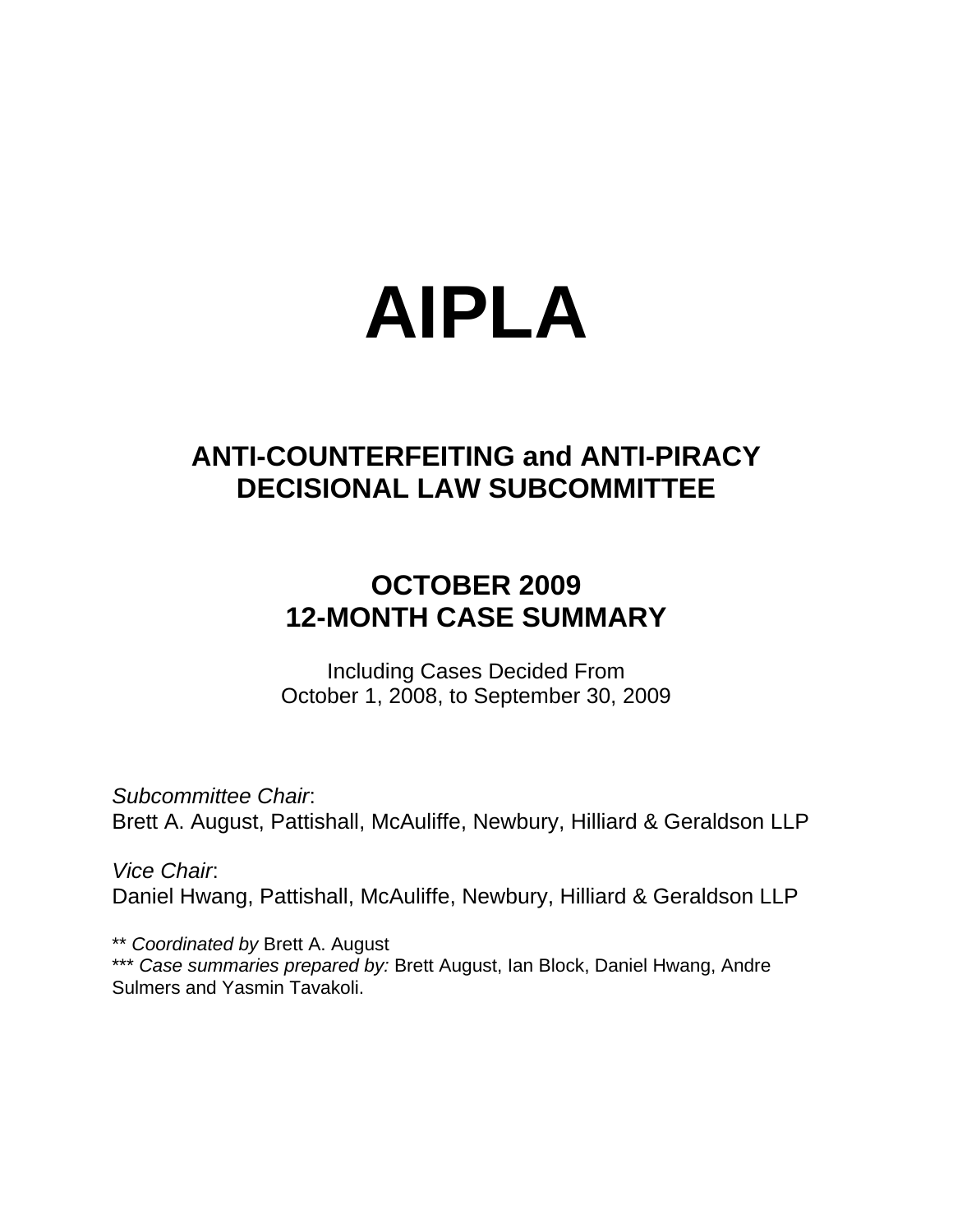#### **Second Circuit Courts**

#### **1. Preliminary Injunction for Removing Trademark Owner's Quality Control Labels**

#### *Zino Davidoff v. CVS Corp.***, 571 F.3d 238 (2d Cir. 2009)**

The Second Circuit affirmed the district court's grant of a preliminary injunction enjoining defendant CVS from selling plaintiff Davidoff's fragrances with the unique production code (UPC) removed. Davidoff and its distribution subsidiary produce COOL WATER fragrances with a UPC affixed to the bottom of each bottle and corresponding package. The UPC is a multidigit code that allows Davidoff to track various production and distribution information for each unit of its product. Davidoff uses the UPC as part of its system to ensure the quality of its product and prevent sales of counterfeits. Davidoff limits the sale of its COOL WATER products to luxury retailers and does not sell the brand in CVS's retail drugstores. Nonetheless, Davidoff discovered that counterfeit COOL WATER fragrances were being sold at CVS. The UPCs on the bottles and packages had been removed from 16,600 items in CVS's inventory. CVS agreed to halt the sale of counterfeit Davidoff products but refused to stop selling products from which the UPCs had been removed. Davidoff won a preliminary injunction against such sales on the theory that the removal of the codes impaired Davidoff's marks by interfering with the trademark owner's ability to identify counterfeit goods and to control the quality of its legitimate products by identifying and recalling defective products. In affirming the preliminary injunction, the Second Circuit found here that, regardless of whether units with removed UPCs were legitimate, grey market or counterfeit goods, selling Davidoff's products without the UPCs could constitute trademark infringement, citing *Warner-Lambert Co. v. Northside Dev. Corp.*, 86 F.3d 3, 6 (2d Cir. 1996). That the UPCs provide Davidoff the additional benefits of allowing it to track its distribution chain and detect counterfeits did not defeat its claim. Further, the court rejected CVS's assertion that Davidoff failed to show that any of CVS's sales involved inferior products, finding (i) that such proof was unnecessary because Davidoff showed that removing the UPCs undermined its *control* of quality, and (ii) that CVS's sales of COOL WATER units without UPC labels did involve the sale of inferior products because removing the labels required mutilated packages and bottles in ways that would undermine consumers' trust in the luxury product.

#### **2. Actual Damages Calculation Under 15 U.S.C. § 1117(a), (b)**

#### *Koon Chun Hing Kee Soy & Sauce Factory, Ltd. v. Star Mark Mgmt., Inc.***, 628 F. Supp. 2d 312 (E.D.N.Y. 2009)**

Plaintiff Koon Chun owns a U.S. registration of KOON CHUN SAUCE FACTORY, which it uses on its sauces, seasonings, and vinegar products, including its premium hoisin sauce at issue in this case, which is the most expensive and the top-selling hoisin sauce on the market. Defendant Star Mark purchased 350 cases of genuine Koon Chun hoisin sauce, but found that its high price precluded its ability to turn profits from its sale. Thereafter, defendant purchased counterfeit Koon Chun hoisin sauce at substantially lower prices from various Chinese importers, which defendant's president testified he believed to be authentic. Plaintiff discovered the counterfeit sales, and the court granted plaintiff summary judgment on defendant's liability in an earlier opinion. At issue here was the court's determination of damages. Plaintiff opted to recover actual damages pursuant to  $\S 1117(a)$ , entitling it to (i) defendant's profits, (ii) any

#326576v3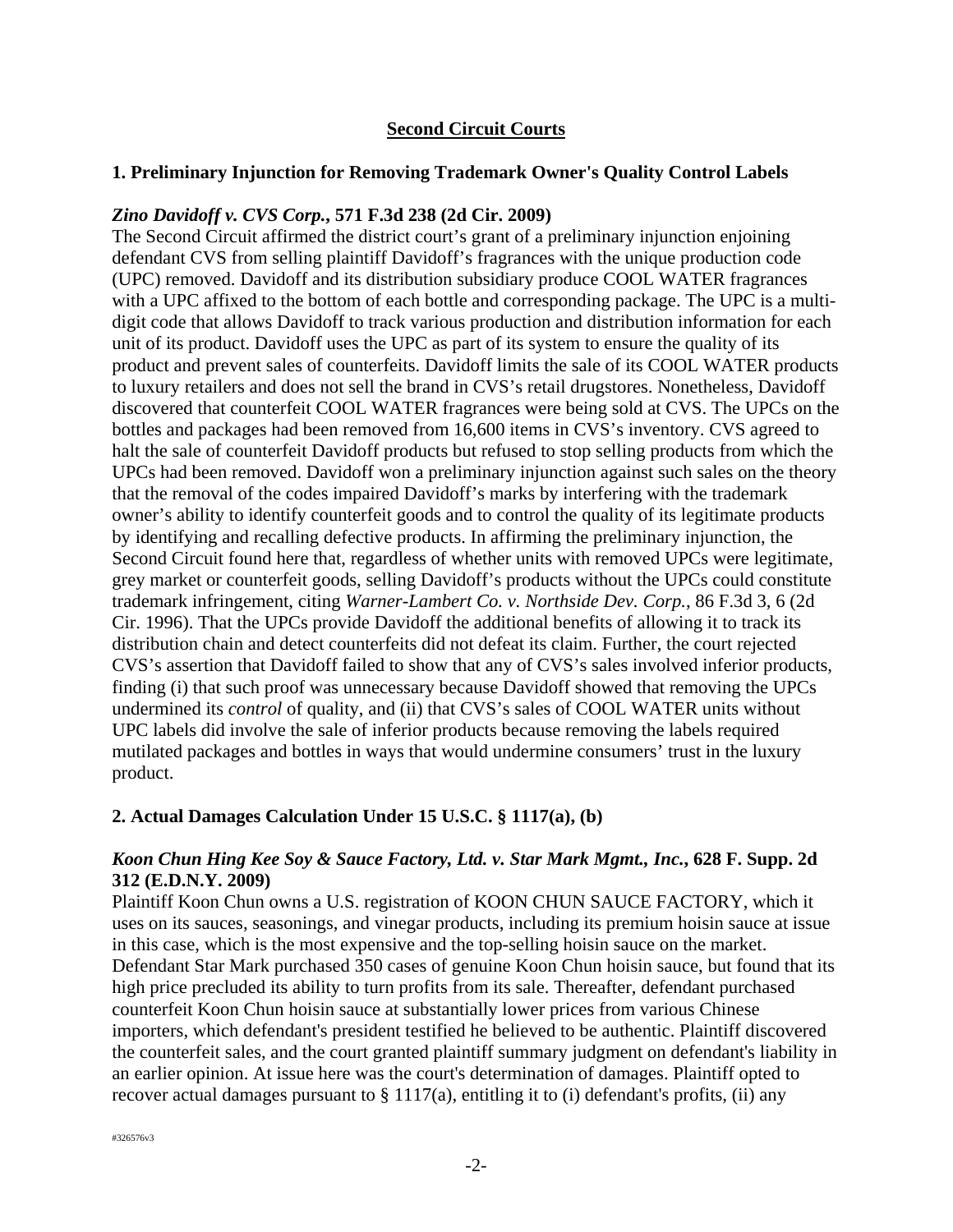damages sustained by plaintiff, and (iii) the costs of the action, subject to the principles of equity. Additionally, plaintiff sought to have damages trebled under § 1117(b) for defendant's alleged willfulness. In calculating defendant's profits, the court accepted the testimony of plaintiff's accounting expert but reduced the number of cases allegedly sold by approximately 7%. The court accepted plaintiff's expert's calculation that defendant earned \$3.76 in profits per case, resulting in total profit of \$27,654.80. Defendant's suppliers paid defendant \$20,000 either for litigation costs or as a credit; the court declined to include this sum in defendant's profits. The court found that plaintiff failed to prove that it lost any sales as a result of defendant's infringement, explaining that defendant's purchase at the lower price suggested that plaintiff would not have made such sales at its higher price point. After concluding as a matter of law that the standard for finding willfulness to justify treble damages under § 1117(b) was a preponderance of the evidence, the court found that defendant's trafficking in counterfeit goods was intentional and thus willful, largely because of a letter from defendant's president to its supplier insisting that the taste of its product be similar to Koon Chun's. Accordingly, the court trebled the damages to \$82,964.40. The court refused to grant plaintiff damages for corrective advertising, finding that it could not prove that its anti-counterfeiting advertising campaign was attributable to defendant's conduct in this case. The court did, however, grant plaintiff its attorneys' fees and injunctive relief.

#### **3. Permanent Injunction; Calculation of Damages**

#### *Phillip Morris USA Inc. v. A & V Minimarket, Inc., et al.***, 592 F. Supp. 2d 669 (S.D.N.Y. 2009)**

Plaintiff Phillip Morris brought suit against the operators of 49 grocery stores and other retail outlets for selling counterfeit Marlboro cigarettes. Defendants defaulted. In determining damages, the court looked to the statutory damages provision in the Copyright Act, which lists seven factors to consider: "(1) the expenses saved and the profits reaped; (2) the revenues lost by the plaintiff; (3) the value of the copyright; (4) the deterrent effect on others besides the defendant; (5) whether the defendant's conduct was innocent or willful; (6) whether a defendant has cooperated in providing particular records from which to assess the value of the infringing material produced; and (7) the potential for discouraging the defendant." 17 U.S.C. § 504(c). Phillip Morris employed purchasers who bought one or more counterfeit packages of Marlboro cigarettes from each defendant's retail establishment. The court found that \$2,000 damages per defendant was appropriate to compensate plaintiff for loss and deter others from infringing. In addition to enjoining defendants from purchasing or selling counterfeit Marlboro or Marlboro Light cigarettes, the court ordered defendants to respond to information requests about Marlboro cigarette suppliers, and to cooperate with plaintiff in its investigations of Marlboro cigarette suppliers. According to the court, these additional terms were reasonably aimed at combating future counterfeiting.

#### **4. Counterfeit Mark for Services; Statutory Damages Calculation Following Default Judgment**

#### *Century 21 Real Estate LLC v. Bercosa Corp.***, No. 08-CV-3175, 2009 WL 3111759 (E.D.N.Y. Sept. 18, 2009)**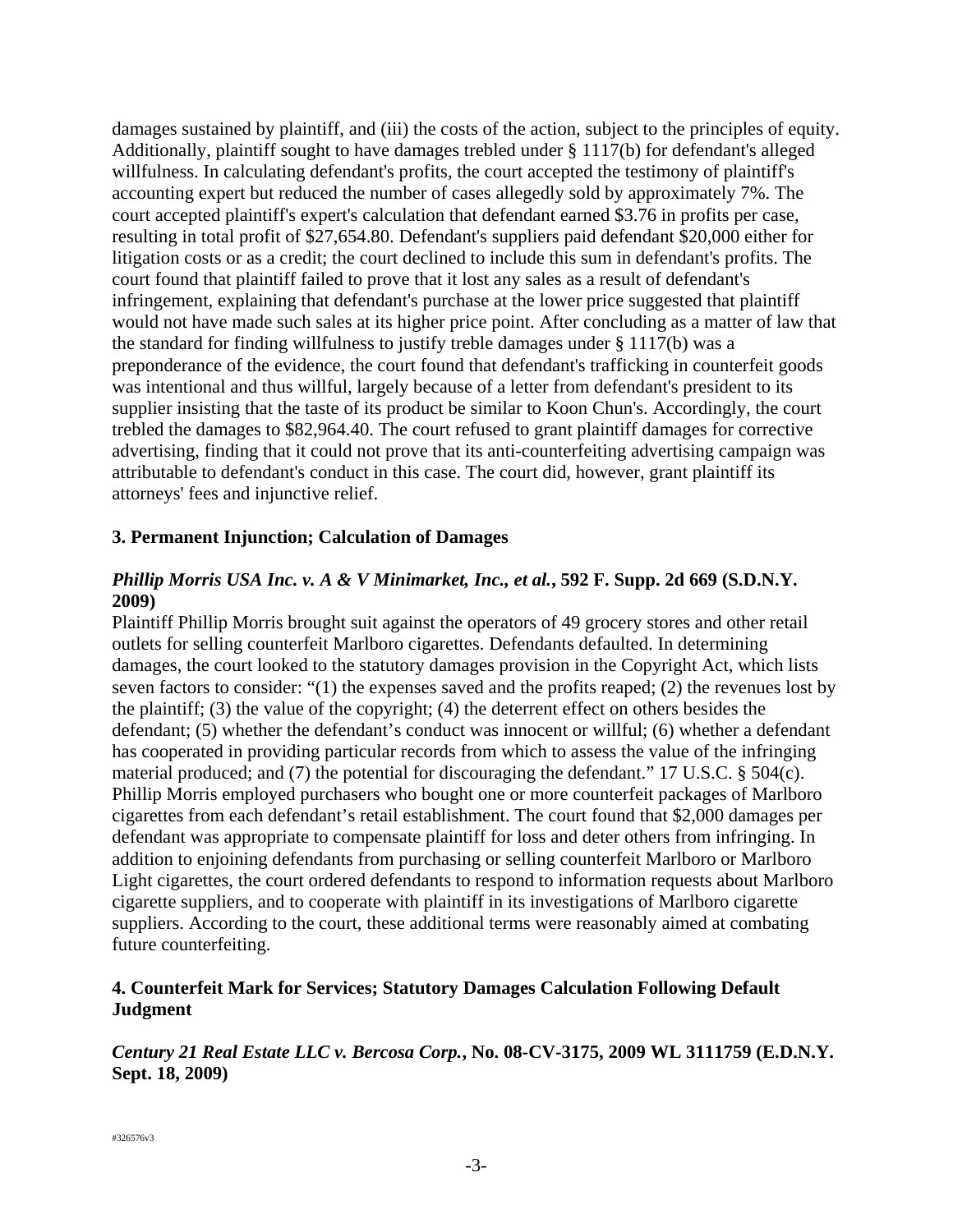Plaintiff Century 21 sued defendants Bercosa Corp. and its owner for breach of a contract and unauthorized use of Century 21's trademarks. Following termination of two franchising agreements with Century 21. Defendants improperly continued to use the Century 21 marks for months after the termination, despite Century 21's multiple cease and desist letters. The court entered a default judgment against defendants, treating their continued unauthorized use of the Century 21 marks as a counterfeit use under the statutory definition of "counterfeit" in 15 U.S.C. § 1127. The court explained that "defendants' use of the genuine Century 21 [m]arks after their rights as franchisees expired . . . was therefore, by statutory definition, the use of counterfeit marks to the extent that they created the erroneous perception that Century 21 remained the source of the services provided." 2009 WL 3111759, at \*12. Further, the court found defendants' continued use of the Century 21 marks and their default in this proceeding were willful, making plaintiff's request for statutory damages particularly appropriate. In calculating damages, the court rejected plaintiff's "arbitrary selection" of \$100,000 in proposed statutory damages. Instead, the court treated defendants' continued use of the Century 21 marks as a single use of plaintiff's marks under 15 U.S.C. § 1117(c) because defendants' use was in connection with a single type of service, namely real estate brokerage. In light of the substantial contract damages awarded under the franchise agreement—\$309,585.32, including \$240,909.51 in liquidated damages—the court noted that the need to deter further similar future action was low, so it granted plaintiff the statutory minimum of \$500 multiplied by a factor of ten, to reach a damages award under the Lanham Act of \$5,000. The court applied the § 1117(c) statutory minimum that operated prior to the 2008 amendment—which doubled the statutory minimum to \$1,000—because all of the events in this case transpired prior to the October 13, 2008 effective date of the amendment.

#### **5. Disgorgement of Profits from Defaulting Counterfeit Defendant**

#### *Chloé v. Zarafshan***, No. 1:06-cv-03140, 2009 WL 2956827 (S.D.N.Y. Sept. 15, 2009)**

Plaintiff Chloé designs, produces, markets, and sells high-quality goods, including women's clothing and accessories, under its "Chloé" trademark. Plaintiff sued various defendants for their sale of counterfeit Chloé products. Various defendants had either settled with plaintiff, had the case against them stayed due to bankruptcy, or had been released from the case due to lack of personal jurisdiction, and only defendant Alexander Zarafshan (a/k/a Zar) remained. Zar supplied the other defendants in this action with counterfeit Chloé goods. Zar's bank records reflected over \$2.4 million in receipts from various customers. Zar participated—dishonestly in the court's estimation—in a single deposition, during which he refused to acknowledge any checks, receipts, or records connected with his bank account as the fruits of counterfeit sales, despite other deposition testimony that clearly showed Zar's awareness of such information. Beyond this deposition, Zar failed to participate in the lawsuit, so the court entered a default judgment against him. Because Zar was the only remaining defendant in the case, the court found that awarding damages against him was not premature. The court granted plaintiff's request to disgorge Zar of his profits pursuant to 15 U.S.C. § 1117(a). The court relied on persuasive authority that defendants have the burden of proving which receipts in their bank accounts are connected to infringing sales as opposed to legitimate sales. The court found that Zar had done nothing to clarify such information, so it granted plaintiff the full value of Zar's bank account in the amount of \$2.4 million, then trebled this award pursuant to 15 U.S.C. § 1117(b) upon finding Zar was a willful counterfeiter. On top of the \$7.2 million award, the court added reasonable attorneys' fees and costs.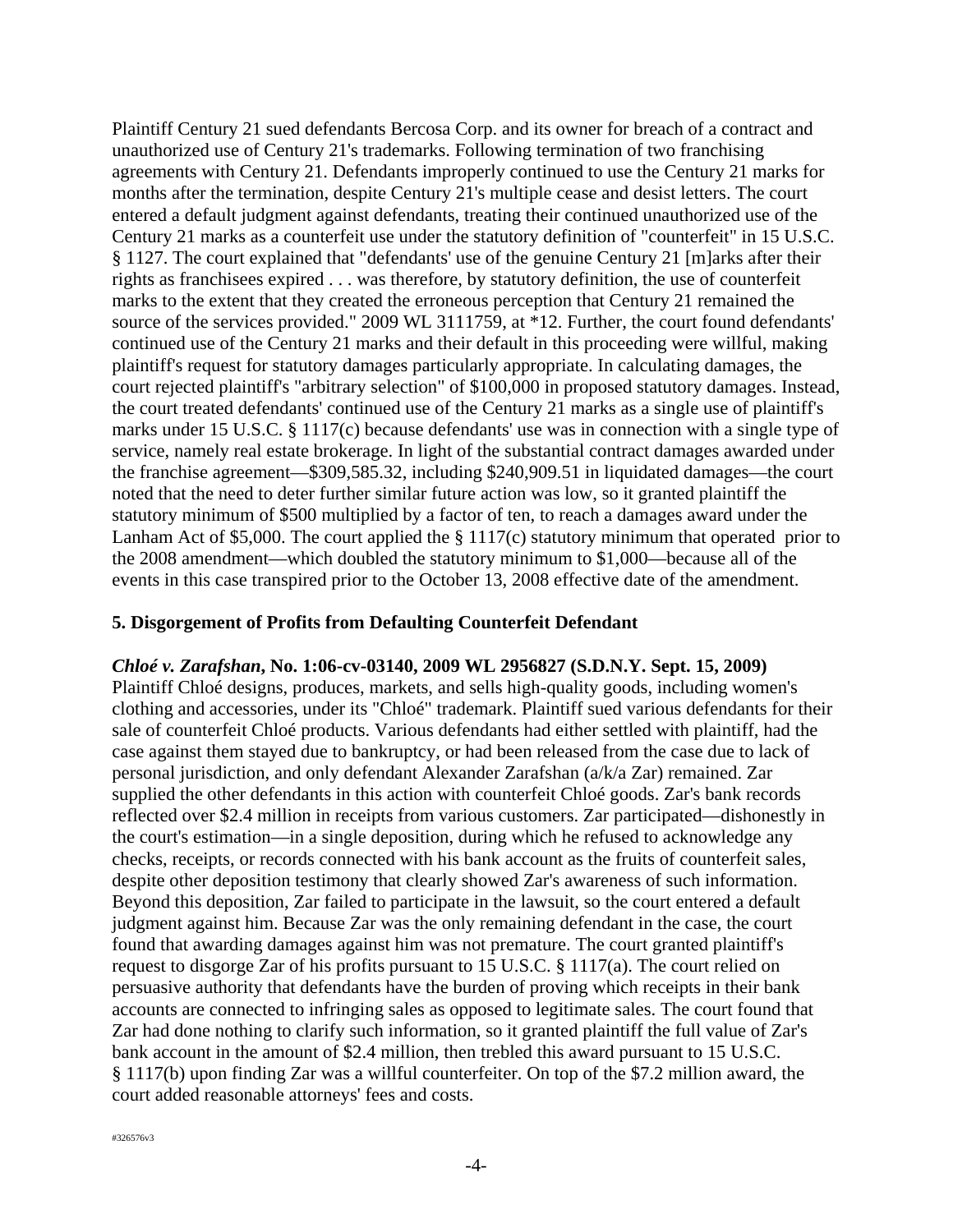#### **6. Damages Calculation for Defendant Violating Lanham Act, Copyright Act, and DMCA**

#### *Tu and Aldelo Systems, Inc. v. TAD System Technology, Inc.***, No. 08-CV-3822, 2009 WL 2905780 (E.D.N.Y. Sept. 10, 2009)**

Plaintiff Aldelo Systems programmed and markets ALDELO for Restaurants, a point-of-sale software program for restaurants and bars. It owns copyrights for its program and at least four registered trademarks that it uses on its packaging and in its advertising. Defendant TAD System Technology and its operator pirated ALDELO for Restaurants by producing an unauthorized derivative work of the program that allows an individual to use the program without paying a licensing fee to plaintiff. Defendants sold and distributed the pirated version through emails to plaintiff's authorized dealers and by advertising on various internet blogs, making use of plaintiff's trademarks. Plaintiff sued defendants, asserting copyright infringement for reproducing its program code, trademark infringement for advertising the pirated program with identical marks, and DMCA violations for circumventing plaintiff's control mechanisms to remove or bypass certain code to gain access to the program. Because defendants did not participate in the litigation, the court entered default judgment against them on each of plaintiff's claims. Plaintiff sought the maximum statutory damages allowable under each of 15 U.S.C. § 1117(c) of the Lanham Act, the Copyright Act, and the DMCA. After finding no binding precedent, the court held that plaintiff was not entitled to duplicative recoveries for the same intellectual property theft under multiple theories of liability. Rather than treating defendants' violation of each statute as a distinct harm, it considered plaintiff's complaint as stating three legal theories for a single harm. Ultimately, the court granted statutory damages under the Copyright Act, finding that the gravamen of defendants' violation was in copyright because the primary violation was defendants' manufacture, sale and distribution of the cracked version of plaintiff's program. The court treated the counterfeit use of plaintiff's marks as secondary to the copyright infringement, as plaintiff's claim that consumers were confused in only "some cases." Recognizing the trademark and DMCA violations, though, the court granted the maximum statutory award allowable under the Copyright Act of \$150,000. Additionally, the court issued a permanent injunction and awarded attorneys' fees and costs.

#### **7. Determination of Counterfeit Goods; Statutory Damages Calculation Following Default Judgment**

#### *Bravado Int'l Group Mktng. Merch. Serv., Inc. v. Ninna, Inc., et al.***, No. CV-08-3123, 2009 WL 2707350 (E.D.N.Y. Aug. 27, 2009)**

Plaintiff Bravado markets and sells merchandise bearing the names, trade names, trademarks and logos of various musical groups and performers, including Korn, Guns N' Roses, The Clash, Iron Maiden and Led Zeppelin, among others, and it holds the exclusive rights to manufacture and sell in the United States merchandise bearing the likenesses, names, marks and logos of these parties. Plaintiff alleged that defendants sold or attempted to sell unauthorized shirts and other items bearing the names, trade names, designs, logos and likenesses of some the musical groups that Bravado represents. In an earlier ruling, the court ordered the seizure and impoundment of unauthorized merchandise in defendants' possession. Although few financial records were recovered during the seizure, plaintiff did seize 41 silk screens bearing the performers' marks and likenesses. The court issued a default judgment against defendants, finding willful infringement.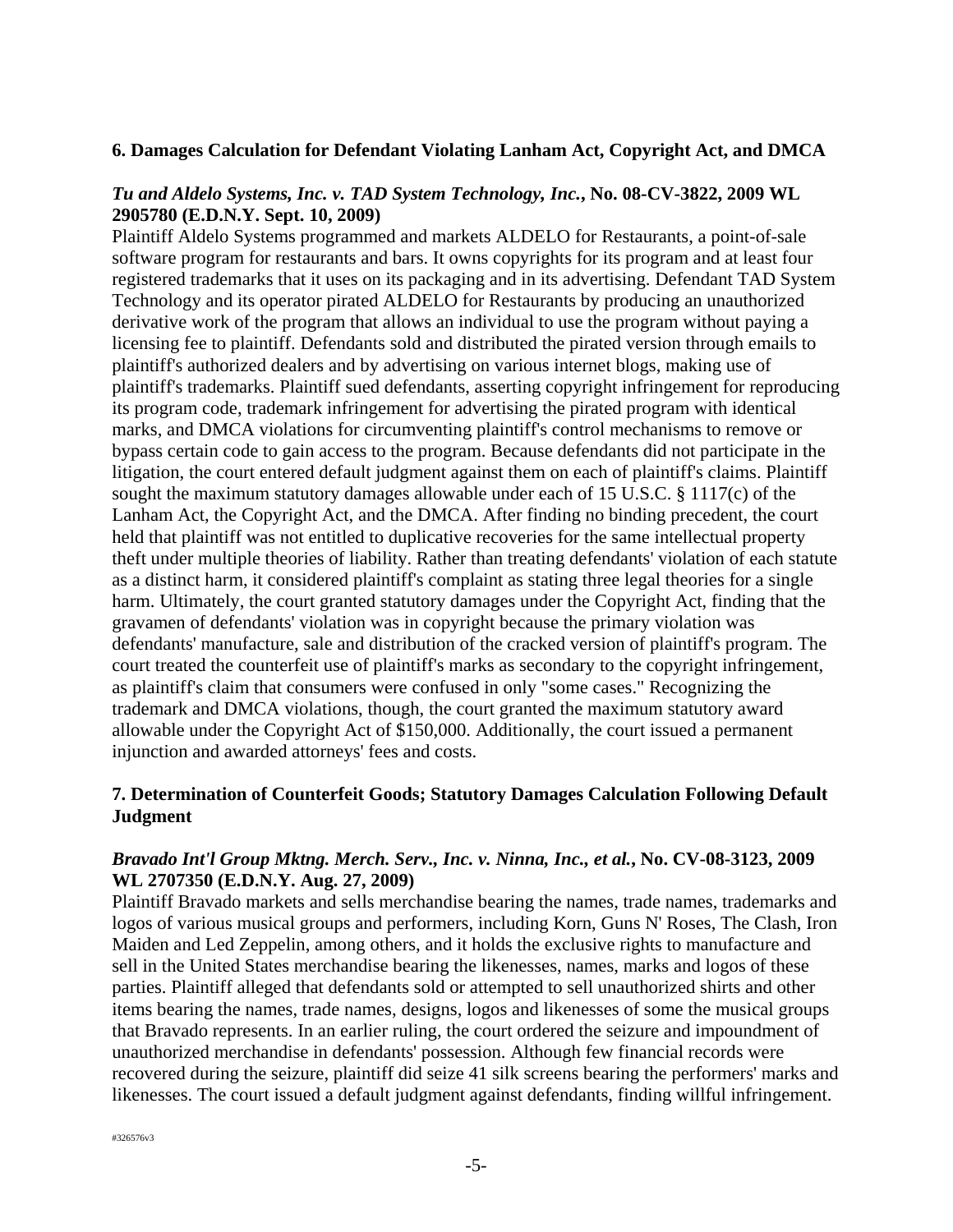For determining damages, plaintiff offered a consumer's declaration that he had purchased three shirts from defendants' website, and plaintiff sought \$100,000 in statutory damages per shirt for a total of \$300,000. The court found that one shirt bearing an identical IRON MAIDEN trademark was a counterfeit that entitled plaintiff to statutory damages under 15 U.S.C. § 1117(c), but the other two shirts merely bore likenesses of performers, which plaintiff did not assert as being registered trademarks. 15 U.S.C. § 1116(d) restricts "counterfeit marks" to counterfeits of marks registered on the principal register, so the court found the latter shirts were not counterfeits entitled to statutory damages. Nonetheless, in light of defendants' willful infringement, the court found plaintiff's initial request of \$300,000 reasonable and ordered such damages for the single counterfeit.

#### **8. Statutory Damages Calculation Following Default Judgment**

#### *Louis Vuitton Malletier v. Carduci Leather Fashions, Inc.***, No. 04 Civ. 497, 2009 WL 2568428 (S.D.N.Y. Aug. 19, 2009)**

Plaintiff Louis Vuitton filed suit against multiple defendants' sale of counterfeit "Epi Leather" handbags. Louis Vuitton holds nine trademarks related to its Epi Leather products, which cover the Epi Leather design in various colors both with and without its "LV" logo. Bonini was the source of a counterfeit Epi Leather handbag purchased from Carduci by an investigator. Plaintiff settled with two defendants, but won a default judgment of willful trademark infringement against a third after it neglected to respond to the complaint or the court's order directing it to show cause. In calculating damages, the court found this defendant's default constituted an admission it had acted knowingly and intentionally or with reckless disregard or willful blindness to plaintiff's rights. Accordingly, plaintiff was entitled to statutory damages between \$1,000 and \$2,000,000 per counterfeit mark used. To determine where on this spectrum the damage award should lie, the court first looked to statutory damage awards precedents developed under the Copyright Act: "where, as here, a defendant is shown to have acted willfully, a statutory award should incorporate not only a compensatory, but also a punitive component to discourage further wrongdoing by the defendant and others." 2009 WL 2568428, at \*3. Next, the court noted statutory award precedents in New York under the Lanham Act, noting damage awards ranging between \$25,000 and \$1,000,000 per violation. The court reasoned that the disparity arises from differences in the scale of defendants' infringing sales. Here, because defendant failed to participate in the suit, the court found it impossible estimate the scope of its counterfeiting operation. Nonetheless, it reasoned that, on the one hand, defendant likely was not flooding the market with counterfeit purses by virtue of plaintiff's having made only one undercover purchase, but that, on the other hand, defendant's production of a color catalog for its "Spring 2003" line of counterfeit bags suggested that its operation was substantial. Ultimately, the court awarded plaintiff \$100,000 for each of the four violations entered into evidence, ordering statutory damages of \$400,000 as well as \$5,568.14 in attorneys' fees and costs.

#### **9. Restraint of Defendant's Assets Authorized under Lanham Act**

#### *Motorola, Inc. v. Abeckaser***, No. 07-CV-3963, 2009 WL 1362833 (E.D.N.Y. May 14, 2009)**

Plaintiff Motorola sued one individual and multiple corporate defendants for trademark infringement following their sale of counterfeit merchandise bearing unauthorized MOTOROLA marks. Plaintiff sought an *ex parte* temporary restraining order and preliminary injunction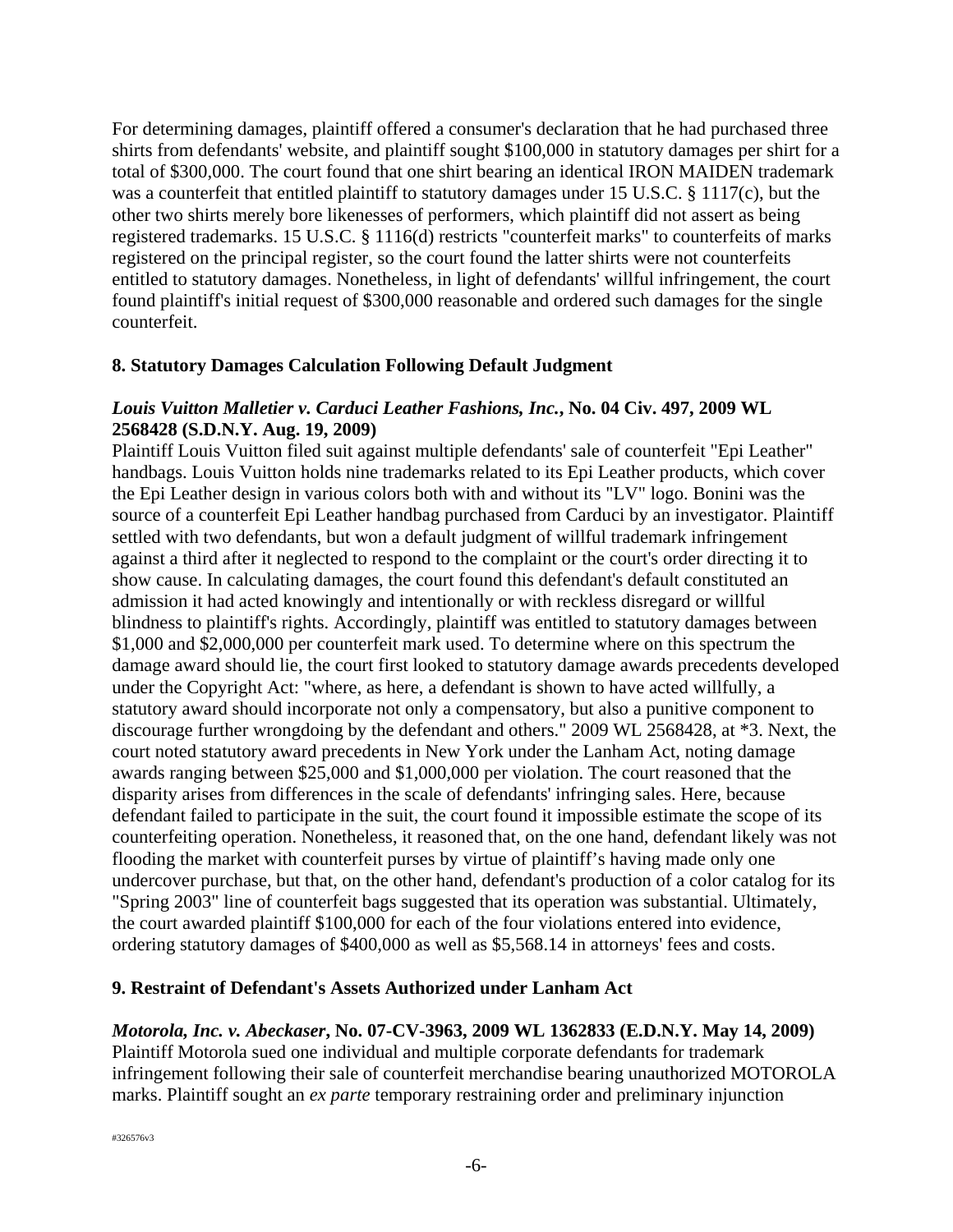against defendants. The parties then stipulated before the court that plaintiff would withdraw this motion and defendants would refrain from using the MOTOROLA marks. Furthermore, the individual defendant agreed not to sell, lease, or transfer his home and other assets without the court's prior approval. Subsequently, the court found liability against defendants for the trademark infringement claims. Plaintiff later learned that defendant intended to sell his home, businesses, and other assets and leave the country. In response, plaintiff sought a preliminary injunction under Fed. R. Civ. P. 65 to prevent these acts, which the court granted: although the Lanham Act does not specifically authorize the restraint of assets of a defendant in an action arising under the Act, the court determined it does give courts the authority to freeze assets in order to ensure availability of final equitable relief. The court explained that irreparable harm would occur if defendant transferred his assets because it would undermine the court's ability to render a meaningful judgment.

#### **10. Calculation of Damages**

*Chanel, Inc. v. Doubinine, et al.***, No. CV-04-4099, 2008 WL 4449631 (E.D.N.Y. Oct. 2, 2008)**  The court granted default judgment against defendants, Internet retailers of counterfeit CHANEL-branded goods, because of defendants' failure to answer the complaint or plaintiff's default motion. The court rejected plaintiff's damages calculation, however, because plaintiff's estimate of the defendants' daily sales was unsupported by evidence. Instead, the court relied on the parties' conduct to measure damages. Plaintiff purchased a pair of counterfeit earrings from two defendants in March 2003, sent a cease-and-desist letter in March 2003, and purchased two additional pairs of earrings in February 2004. The court assumed defendants had actual knowledge they were selling counterfeit items from the first sale, so it awarded \$5,000 per month for the 19-month period from March 2003 to commencement of the action in September 2004, as well as attorneys' fees and injunctive relief.

#### **11. Calculation of Damages and Attorney's Fees for Willful Infringement**

#### *Ermenegildo Zegna Corporation v. 56th Street Menswear, Inc.***, No. 06 Civ. 7827, 2008 WL 4449533 (S.D.N.Y. Oct. 2, 2008)**

When Plaintiff became aware that defendant was selling counterfeit suits, advertising in its storefront that it sold Zegna suits, and displaying the image of plaintiff's garment label, it sent two cease-and-desist letters that defendant ignored. The court granted default judgment in favor of plaintiff and issued a permanent injunction, finding that defendant knew or was willfully blind to the fact that the suits were counterfeit. Plaintiff submitted affidavits of damages of \$1,000,000 and attorneys' fees of \$10,883. The court drew every reasonable inference against defendant because of its willful infringement, failure to controvert circumstantial evidence, failure to respond to papers, and failure to respond to plaintiff's cease-and-desist letters: it awarded the full million dollars: \$200,000 for each of plaintiff's five marks, finding the damages appropriate – without even considering evidence of defendant's earnings or plaintiff's losses – because defendant's business was substantial enough to allow it to rent space in a highly-trafficked area in Manhattan. The court declined to award attorneys' fees, however, because no evidence was submitted that the law firm's statement was based on contemporaneous time records.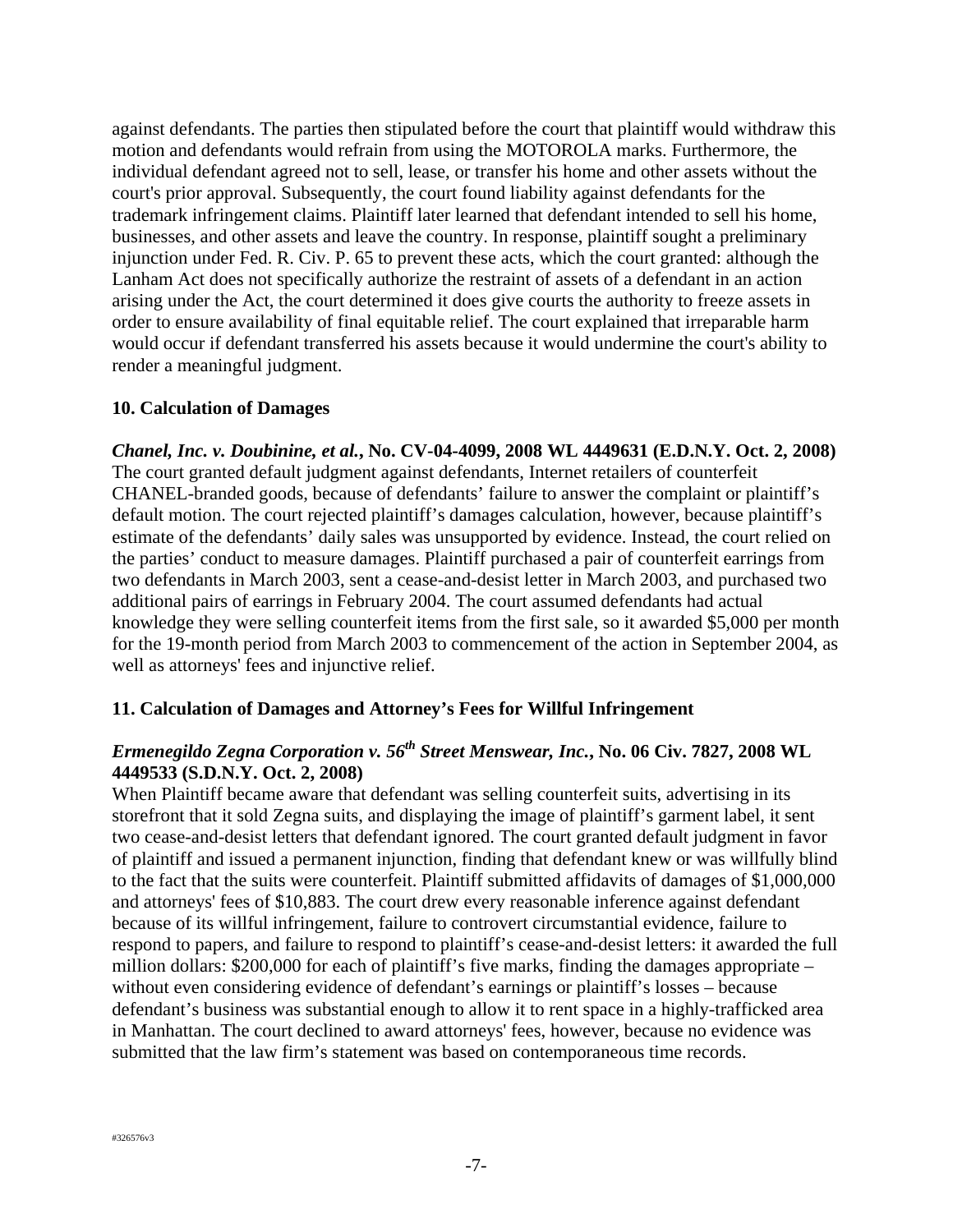#### **Third Circuit Courts**

#### **1. Statutory Damages Calculation Following Default Judgment**

### *N.V.E., Inc. v. Day***, Civil No. 07-4283, 2009 WL 2526744 (D.N.J. Aug. 18, 2009)**

Plaintiff N.V.E. is a retailer, manufacturer, and distributor of dietary and nutritional supplements marked under the registered trademarks STACKER 2 and STACKER 3. Plaintiff sued defendants for selling online various products bearing plaintiff's marks, including knock-off, counterfeit and expired versions of its products. Importantly, defendants' counterfeit products contained ephedra, a substance banned by the U.S. Food & Drug Administration in 2004. Plaintiff's legitimate products comply with federal laws and have not contained ephedra since the ban went into effect. The court entered default judgment against defendants, finding their infringement willful. To determine statutory damages under 15 U.S.C. § 1117(c), the court first explained that it would assign statutory damages under the pre-2008 amounts because plaintiff filed this lawsuit in 2007. Plaintiff sought the statutory maximum of \$1,000,000 for each of its two counterfeited marks. Instead, the court recited the considerations used by courts in the Third Circuit to set statutory damages awards in willful trademark infringement cases: "(1) the expenses saved and the profits reaped; (2) the revenues lost by the plaintiff; (3) the value of the trademark; (4) the deterrent effect on others besides the defendant; (5) whether the defendant's conduct was innocent or willful; (6) whether the defendant has cooperated in providing particular records from which to assess the value of the infringing material produced; and (7) the potential for discouraging the defendant." 2009 WL 2526744, at \*3. Plaintiff was able to show only limited revenues from infringing products by any defendant. The court found two aggravating factors in this case: defendants' sales of products with now-banned substances created harms beyond trademark infringement and loss of business for N.V.E.; and the proliferation of counterfeit sales over the Internet to a near limitless audience of consumers significantly increases the likelihood of consumer confusion. The court granted total statutory damages of \$250,000, attorneys' fees and injunctive relief.

In *N.V.E., Inc. v. Famous***, No. 08-1633, 2009 WL 2194538 (D.N.J. July 22, 2009)**, the court granted plaintiff summary judgment under a similar set of facts, finding that defendant's sale of STACKER 2 supplements containing ephedra after the substance was banned constituted the sale of a counterfeit. The court did not rule on damages in this opinion.

#### **2. Statutory Damages Calculation Following Default Judgment**

#### *Chanel, Inc. v. Guetae***, No. 07-3309, 2009 WL 1653137 (D.N.J. June 8, 2009)**

Through an outside investigator, plaintiff purchased a counterfeit CHANEL handbag from defendants' website, GoElegant.com. Plaintiff sued defendants, asserting trademark infringement and other claims. Defendants did not respond to the complaint or any subsequent pleadings, so the court issued a default judgment. As statutory damages, the court computed the value of the twelve CHANEL-branded products offered for sale on defendants' website (essentially summing the prices defendants charged for each of the twelve items), multiplied that value by the seven marks allegedly infringed, and further multiplied that value by the two varieties of goods offered on defendants' website (wallets and handbags). Finding that defendants willfully engaged in their counterfeiting activities, the court then trebled that value, reaching a total statutory damage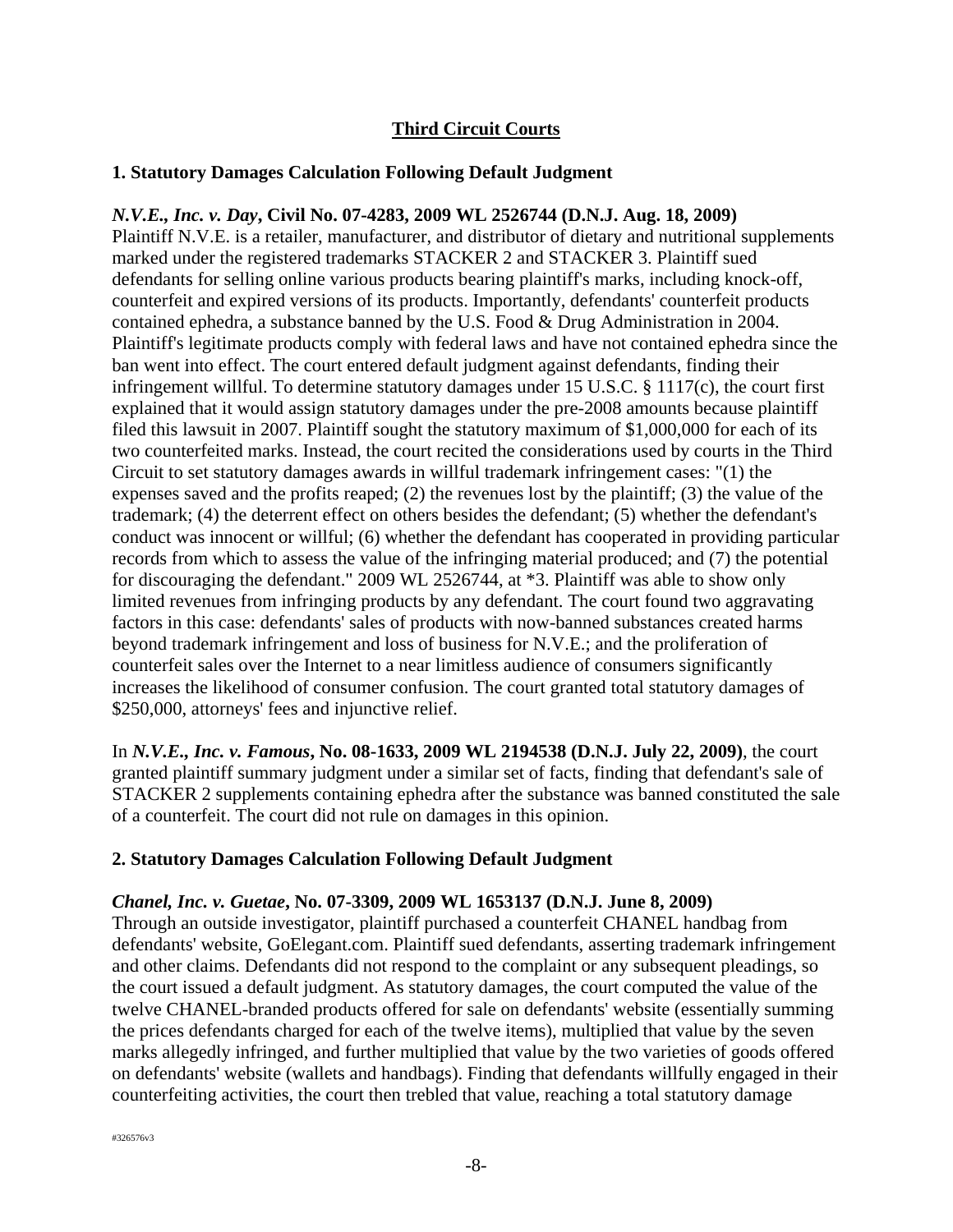award of \$480,732. Additionally, the court imposed a permanent injunction and assessed plaintiff's attorneys' fees, investigative fees and costs against defendants.

#### **Fourth Circuit Courts**

#### **1. Propriety of Extended Seizure Orders; Notice Procedure for Forfeiture Actions**

#### **NASCAR, et al. v. Does, et al., 584 F.Supp.2d 824 (W.D.N.C. Nov. 6, 2008)**

 In 2003, NASCAR implemented an enforcement strategy to combat counterfeit products in and around its multiple race venues throughout the NASCAR season. At the beginning of each race season, NASCAR would file a complaint alleging the sale of counterfeit goods by known and unknown defendants, obtain a TRO and seizure order, seize any counterfeit goods, and then obtain a preliminary injunction effectively extending the seizure order for the entire NASCAR season. Once the season ended, NASCAR would voluntarily dismiss the case and donate the seized goods to charity.

In February of 2008, following entry of a TRO and seizure order, the court entered its usual preliminary injunction against defendants' sale of counterfeit merchandise and allowed the seizure of any counterfeit merchandise sold within a ten-mile radius of any racetrack 48 hours before or 24 hours after any NASCAR race. The preliminary injunction was allowed to remain in effect until the end of the NASCAR season in November. Despite its stated misgivings over the propriety of extending the seizure order – which the Lanham Act clearly limits to seven days – into a preliminary injunction that extends for eight months, the court reasoned it was warranted by the nature of the irreparable harm that would otherwise be done.

The court did, however, rein in plaintiffs by holding that, if the plaintiffs voluntarily dismissed the case this time, they would be required to attempt to return the seized goods to defendants. The logical conclusion of a seizure in a successful counterfeit case is a permanent injunction coupled with destruction of the infringing articles, and plaintiffs' practice of donating seized goods to charity without notice was improper. To dispose of seized goods properly, plaintiffs must establish a Lanham Act violation, win a final judgment, then notify all potential claimants of the seizure and forfeiture of the goods. Until then, they act merely as a temporary custodian for the court and are responsible for returning all seized property to defendants if they lose their case. See *In re Lorillard Tobacco Co*., 370 F.3d 982, 987 (9th Cir. 2004)("the purpose of the seizure order is to preserve the evidence necessary to bring trademark counterfeiters to justice."). Regarding due process considerations for seizure and destruction of counterfeit goods, the Lanham Act does not provide a procedure for providing notice. Therefore, the court looked to the Supplemental Rules for Admiralty or Maritime Claims and Asset Forfeiture Actions which apply to all forfeiture actions *in rem* arising from a federal statute. It ordered plaintiffs to provide notice sufficient to satisfy these requirements by publishing notice on the www.nascar.com website.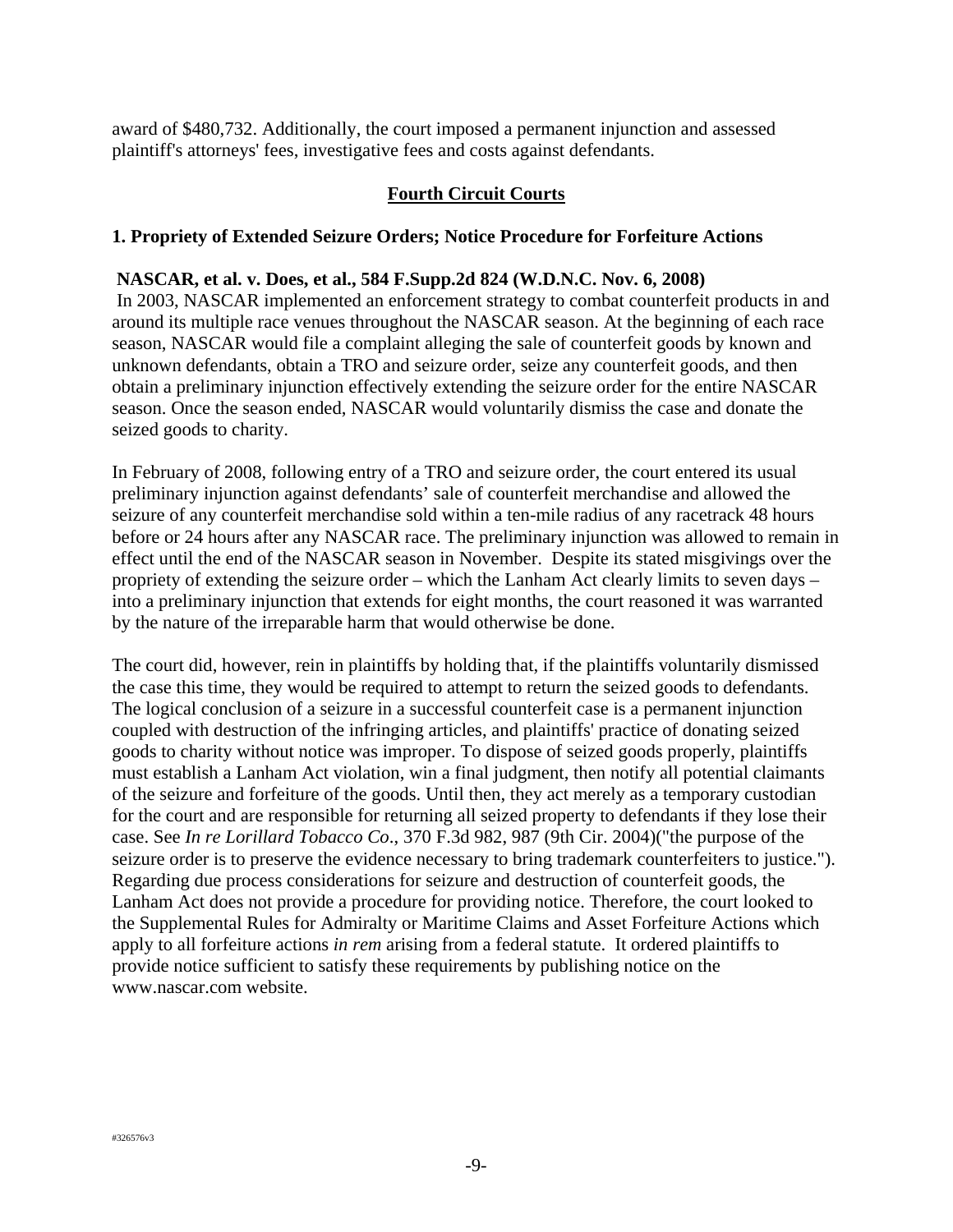#### **Fifth Circuit Courts**

#### **1. Damages and Attorneys' Fees for Willful Trademark Infringement**  *Farouk Systems, Inc. v. Reza, et al.***, No. H-07-3385, 2008 WL 4753359 (S.D. Tex. Oct. 27, 2008)**

Plaintiff manufacturer of curling irons, hand dryers and other hair-care products registered under the mark CHI sued defendants for trademark infringement for selling counterfeit CHI products on eBay. Finding that plaintiff demonstrated there was no genuine issue of material fact, the court granted summary judgment that defendants willfully infringed plaintiff's mark and continued to do so after the suit was commenced. The court held that it had "the ability to enhance damages to provide proper redress . . . where imprecise damage calculations fail to do justice, particularly where the imprecision results from defendant's conduct." *Taco Cabana Int'l, Inc. v. Two Pesos, Inc.*, 932 F.2d 1113, 1127 (5th Cir. 1991). The court held that defendants' continued sale of counterfeit products in at least 85 instances after suit was filed evidenced defendants' willful disregard for plaintiff's registered mark, and thus awarded attorneys' fees and costs and issued a permanent injunction.

#### **Seventh Circuit Courts**

#### **1. Construction of 15 U.S.C. § 1117(c) Statutory Damages**

#### *Gabbanelli Accordions & Imports, LLC v. Ditta Gabbanelli Ubaldo di Elio Gabbanelli***, 575 F.3d 693 (7th Cir. 2009)**

Plaintiff "American" Gabbanelli holds registered trademarks to sell accordions in the United States bearing the GABBANELLI brand. Defendant "Italian" Gabbanelli is an Italian company that manufactures components for plaintiff. Without license or authorization, defendant sold completed accordions bearing the identical brand in the U.S. Following protracted litigation, during which the district court accepted defendant's deemed admissions, the district court granted plaintiff summary judgment for counterfeiting. The district court awarded both compensatory and statutory damages for each counterfeit accordion defendant sold. Here, the Seventh Circuit (Posner, J.) reversed and remanded the district court's damage award on two grounds. First, the court found that 15 U.S.C. § 1117 permits statutory damages only in cases in which compensatory damages are not awarded for the same violation: within a single case, statutory damages may be awarded for some violations when compensatory damages are issued for other violations, so long as both types of damages are not conferred for any single violation. Second, the district court misinterpreted § 1117(c) by assessing statutory damages for each counterfeit accordion sold, as the statute requires that statutory damages be assessed per *type* of good sold.

#### **2. Prior Publication Exclusion Not Applied to Relieve Insurer from Duty to Defend Counterfeiting Defendant**

#### *Capitol Indemnity Corp. v. Elston Self Service Wholesale Groceries, Inc.***, 559 F.3d 616 (7th Cir. 2009)**

In underlying litigation, Lorillard Tobacco sued Elston, a wholesale goods distributor, for trademark infringement arising from Elston's alleged sale of counterfeit Newport cigarettes.

#326576v3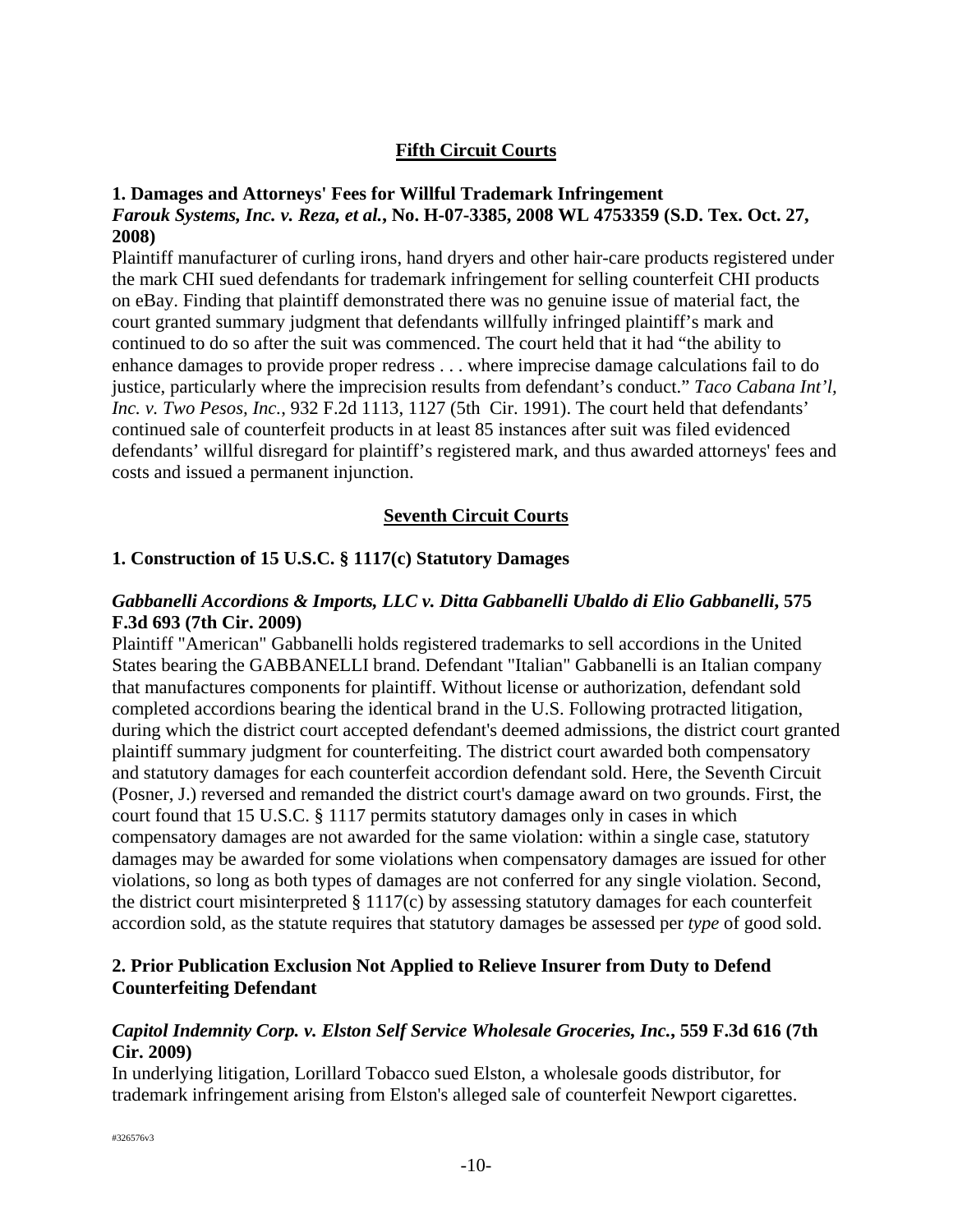Elston invoked its insurance policy with plaintiff Capitol Indemnity, asserting that Capitol had a duty to defend it in the underlying infringement case. Elston's policy with Capitol provided that the insurer would defend Elston in cases of claimed "advertising injury," which was defined to include "misappropriation of advertising ideas or . . . [i]nfringement of copyright, title, or slogan." The policy covered events occurring between July 14, 2002, and July 14, 2003, and contained a "prior publication" exclusion that released Capitol from defending alleged advertising injury when "first publication of took place before the beginning of the policy period." Capitol brought this action seeking a declaratory judgment that it did not have such a duty to defend Elston under the policy because (i) Lorillard's claims against Elston fell outside of Capitol's duty to defend advertising injuries under the policy; and (ii) even if Lorillard's claims were advertising injuries, the policy's prior-publication exclusion extinguished Capitol's duty to defend. The district court granted partial summary judgment to Elston, rejecting both of Capitol's assertions and finding that the insurer did have a duty to defend its insured. Capitol appealed the district court's ruling that the allegedly infringing sales were beyond the prior publication exclusion. Here, the Seventh Circuit affirmed the district court. Although Elston had sold Newport cigarettes prior to the policy period, Lorillard did not claim infringing sales against Elston prior to 2002. The court reasoned that the prior publication exclusion operated to release the insurer from infringing activity occurring prior to the policy period, and not for prior sales of similarly-branded products when such sales were not actionable. Accordingly, the court declined to apply the prior publication exclusion here and affirmed Capitol's duty to defend Elston in the underlying litigation.

#### **Ninth Circuit Courts**

#### **1. Ex Parte Seizure under 15 U.S.C. § 1116(d)**

#### *MRC Golf, Inc. v. Hippo Golf Company***, Inc. 91 U.S.P.Q.2d 1285 (S.D. Cal. 2009)**

Plaintiff MRC brought this action against defendant Hippo Golf Company as the exclusive distributor in the United States of Mitsubishi Rayon golf shafts, alleging that defendant falsely represented that certain golf clubs it sold were manufactured by Mitsubishi Rayon. The court denied plaintiff's motion for an *ex parte* seizure order and temporary restraining order. Granting the *ex parte* motions would have served the purpose of preserving the evidence necessary to bring trademark counterfeiters to justice, but plaintiff did not assert or present any evidence that the trade name MITSUBISHI RAYON is a registered trademark. The claim thus failed under 15 U.S.C. § 1116(d)(1)(B)(i). The court further found that plaintiff had not demonstrated defendant was likely to destroy evidence, despite its continued infringement.

#### **2. Insufficient Proof of Requested Damages and Insufficient Allegations to Support Permanent Injunction Upon Default Judgment**

#### *Magna-RX, Inc. v. Holley, et al.***, No. CV-05-3545-PHX-EHC, 2008 WL 5068977 (D. Ariz. Nov. 25, 2008)**

The court denied plaintiff's request for damages in default judgment because plaintiff did not offer facts or law sufficient to support the damages requested. Plaintiff offered only the testimony of its President, copies of its copyrighted photographs and trademark, copies of settlement agreement with dismissed defendants, and only two of several alleged cease-and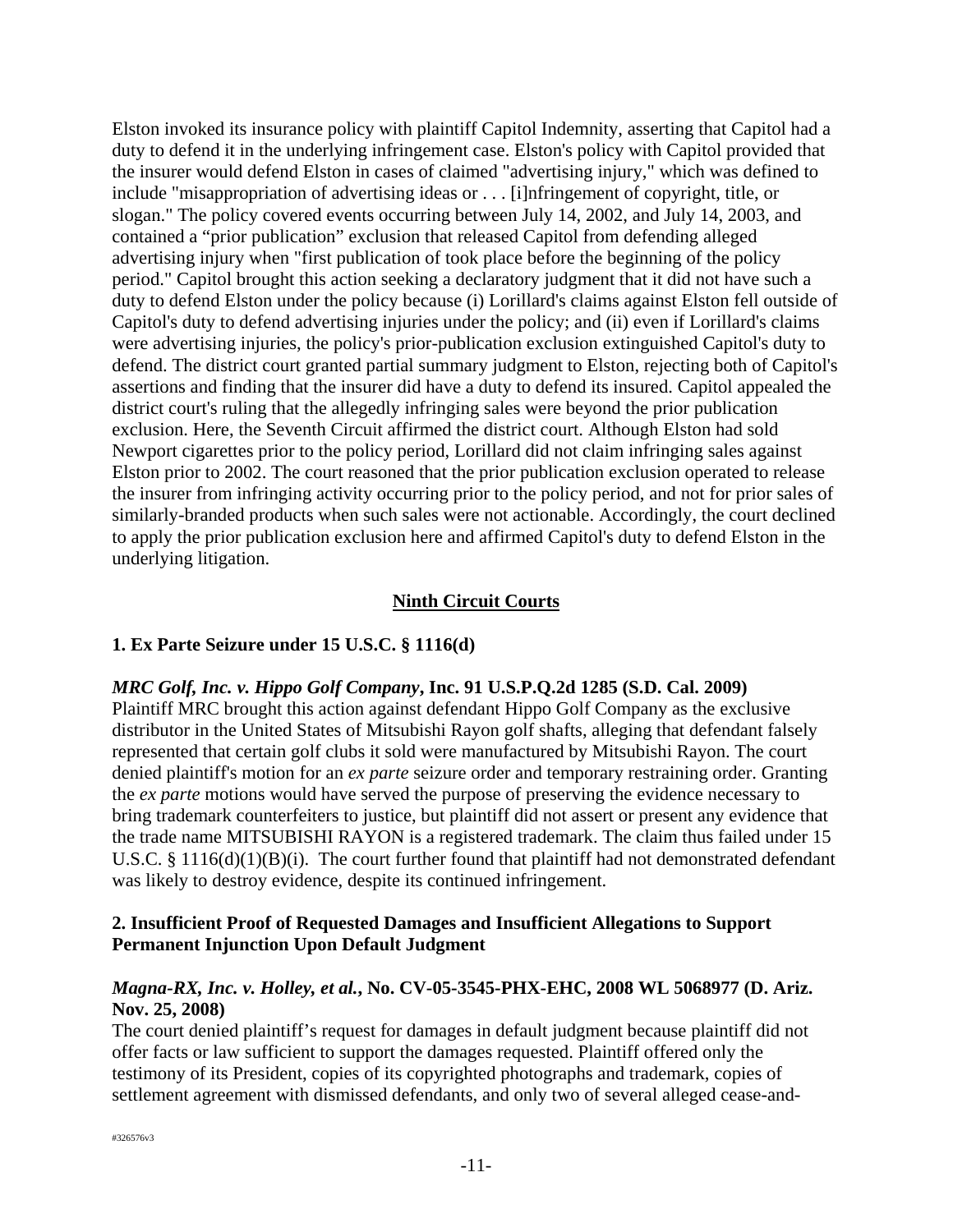desist letters. The court found that plaintiff did not support its president's testimony with "best evidence," *i.e.*, documents showing Magna-RX's sales or advertising and marketing dollars spent. Plaintiff also did not provide sales records of the authorized distributors of plaintiff's product, contracts with its distributors restricting marketing and advertising, or documents showing defendants' infringing website advertisements. The court held that even in default a plaintiff has the burden of proving damages through testimony, and although damages may be awarded without proof of damages, such proof aids in the exercise of discretion by the tribunal. The court denied plaintiff's request for \$50,000 per defendant and instead awarded the statutory minimum of \$500 per defendant for violation of the Lanham Act and \$750 per defendant for violation of the Copyright Act. The court further held that the factual allegations in plaintiff's complaint, even if true, were insufficient to warrant the grant of a permanent injunction.

#### **Tenth Circuit Courts**

#### **1. First-Sale-Doctrine Defense to Counterfeiting Rejected**

*Beltronics USA, Inc. v. Midwest Inventory Distribution, LLC***, 562 F.3d 1067 (10th Cir. 1009)**  Plaintiff Beltronics provides aftermarket vehicle electronics, including radar detectors. It entered into distribution agreements with at least two authorized distributors that sold Beltronics radar detectors to defendant Midwest in violation of their distribution agreements. To prevent plaintiff from "detecting" the unauthorized sales, the distributors and Midwest either applied phony serial numbers to the radar detectors or removed the serial numbers altogether. Midwest then sold the radar detectors to consumers as "new" through eBay. Beltronics provides certain products and services—software upgrades, warranties, recalls, service assistance, *etc*.—to its customers, but only for Beltronics products bearing genuine serial numbers. When plaintiff refused to offer such services to consumers who purchased radar detectors from defendant, those consumers reported believing they had bought genuine items. Plaintiff sued defendant for counterfeiting and trademark infringement. The district court entered a preliminary injunction over defendant's argument that it was exempt from such liability by the "first sale" doctrine. Here, the Tenth Circuit affirmed the district court, rejecting the first-sale doctrine as a defense to counterfeiting when, as here, an alleged infringer sells trademarked goods that are materially different from those sold by the trademark owner: "the unauthorized resale of a materially different trademarked product can constitute trademark infringement." 562 F.3d at 1072. The voiding of services and warranties associated with a product can create a material difference in the product and a likelihood of confusion.

#### **Eleventh Circuit Courts**

#### **1. Statutory Damages Calculation Following Default Judgment; Personal Liability**

*Chanel, Inc. v. Mesadieu***, No. 6:08-cv-1557, 2009 WL 2496586 (M.D. Fla. Aug. 12, 2009)**

Through an outside investigator, Chanel purchased a counterfeit CHANEL watch from one of defendant's websites. Defendant is president of three corporations that operated websites selling counterfeit handbags, backpacks, caps, bedding, sunglasses, swimwear, clothing, ties, watches, and other inferior goods with CHANEL marks. Plaintiff sued defendant, asserting trademark counterfeiting and infringement. Defendant did not respond to plaintiff's cease-and-desist letter,